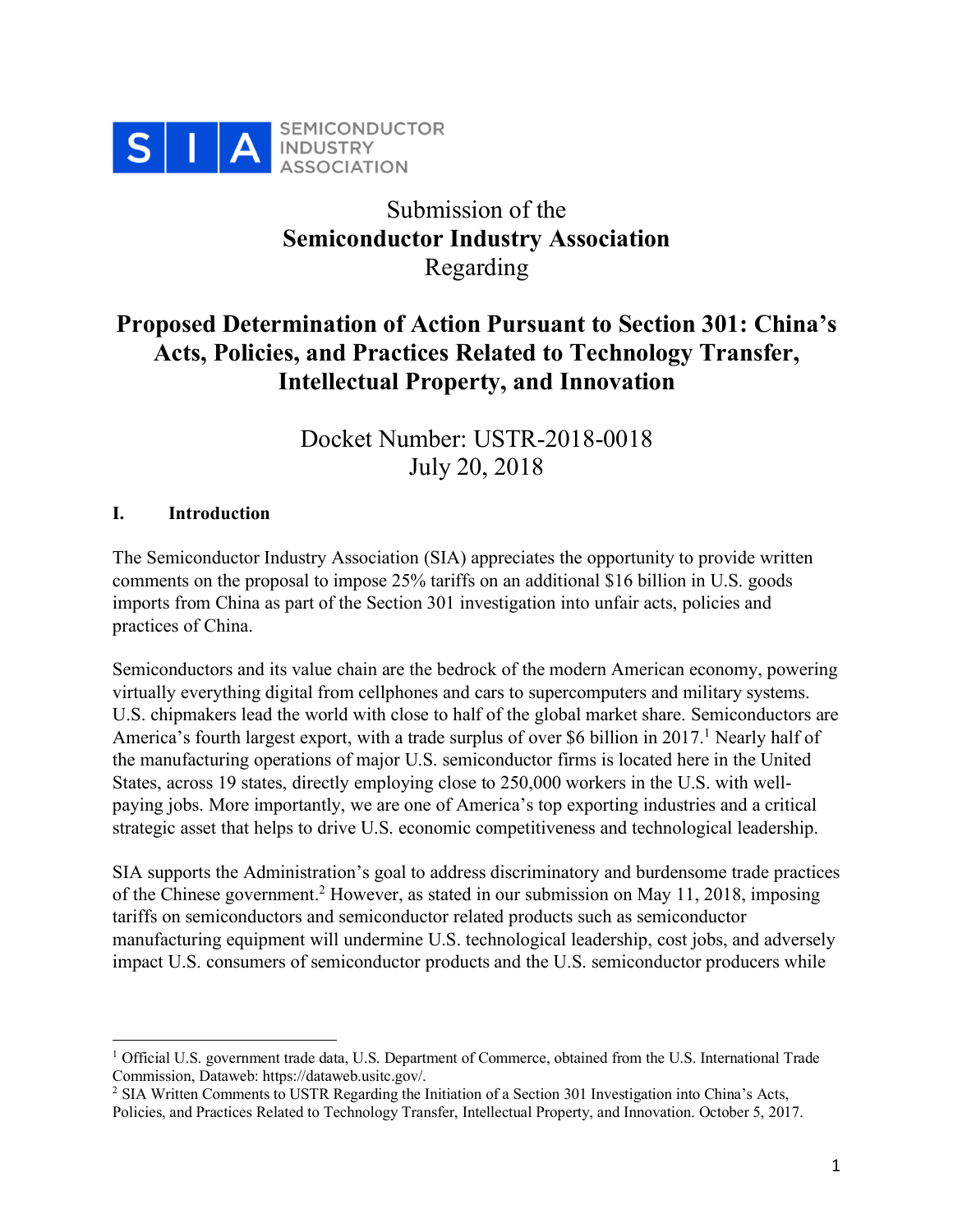failing to address the problematic Chinese forced tech transfer and IP theft that was the subject of the Section 301 investigation. <sup>3</sup>

The U.S. has consistently had a semiconductor trade surplus with China, with a surplus of approximately \$2 billion in 2017. <sup>4</sup> Indigenous Chinese companies export almost no semiconductors to the U.S. market. In reality, most U.S. semiconductor imports from China are semiconductors designed and/or manufactured in the United States, and shipped to China for the final stage of semiconductor fabrication known as assembly, test and packaging (ATP). This stage in the semiconductor manufacturing process is the least value additive stage of production, comprising about 10% percent of the value of the final product. In addition, ATP does not result in the transfer of valuable IP. Relocating this step in the supply chain would be costly, time consuming, and make our own semiconductor companies less competitive.

The funds required to move a low-value added stage of production out of China could more effectively be invested in U.S. research and development to ensure that U.S. companies continue to lead in developing advanced semiconductor technologies in the face of the stiff challenges posed by China's Made in China 2025 ambitions. All of our competitors are spending billions and competing intensively to capture the next advances in semiconductor technology.

In sum, tariffs on U.S. semiconductor imports from China will have no impact on China's industry nor will they address the issues identified in the Section 301 Report. Instead, they will undermine U.S. leadership in a critical technology, handicap U.S.-based semiconductor firms vis-à-vis our international competitors, threaten U.S. industry market share leadership in China, cost U.S. exports and jobs, and raise the cost of manufactured consumer goods for consumers in the United States.

We therefore request that all semiconductor and semiconductor supply-chain lines be removed from the tariff lists, including all 8-digit HTS subheadings under HS 8542, 8541, and 8486. We remain committed to working with the U.S. government to identify more effective approaches to address China's unfair and discriminatory trade practices.

## **II. Tariffs on U.S. semiconductor-related imports from China would NOT be practicable or effective to obtain the elimination of China's unfair acts, policies, and practices identified in the Section 301 report.**

In the June 15, 2018 Notice, USTR asked commenters to discuss *"whether imposing increased duties on a particular subheading listed in Annex C would be practicable or effective to obtain* 

<sup>&</sup>lt;sup>3</sup> Submission of the Semiconductor Industry Association Regarding Proposed Determination of Action Pursuant to Section 301: China's Acts, Policies and Practices Related to Technology Transfer, Intellectual Property, and Innovation. Docket Number USTR-2018-0005. May 11, 2018.

<sup>&</sup>lt;sup>4</sup> Source: Official U.S. government trade data, U.S. Department of Commerce, obtained from the U.S. International Trade Commission, Dataweb: https://dataweb.usitc.gov/. U.S. semiconductor export, import and trade balance data is defined as all the HTS subheadings that concord with NAICS code 334413 except for the following five subheadings: 3818000010, 3818000090, 8541402000, 8541406020, 8541406030.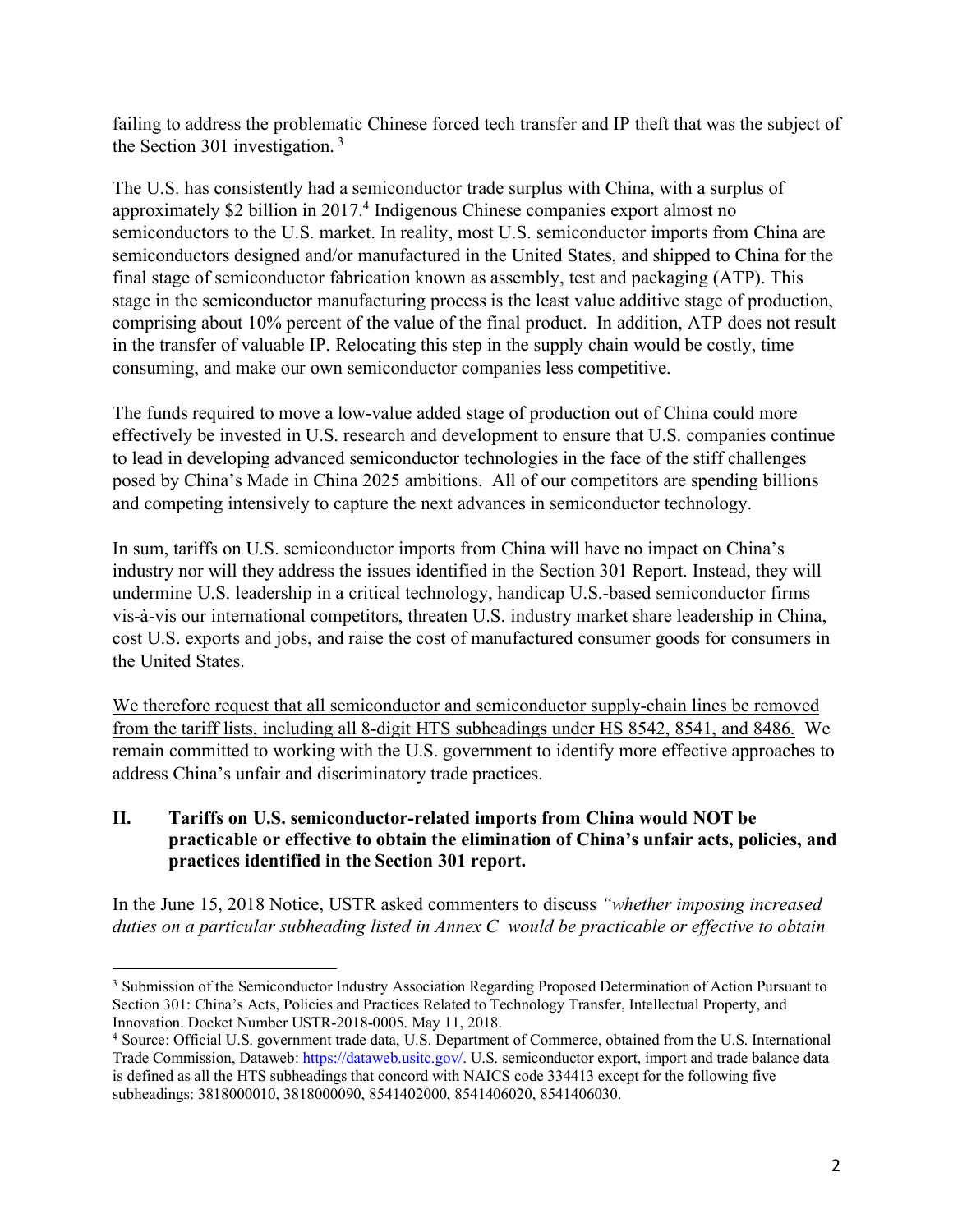*the elimination of China's acts, policies, and practices…"* The plain answer to that question, particularly as it relates to semiconductors, semiconductor manufacturing equipment, and related products, is no.

As explained in more detail below, tariffs on U.S. semiconductor and related products imports from China will conversely cause economic harm to U.S. manufacturers and innovators, but will have little to no negative economic impact on Chinese practices identified in the Section 301 Report. Although semiconductors and related products are identified in China's "Made in China 2025" initiative, the effect of imposing tariffs on them will hurt U.S. companies significantly more than Chinese companies, so it will not advance the Administration's policy goals articulated in Section 301 findings. While certainly "feasible" in terms of a policy response authorized by the statute, U.S. tariffs on these products are neither "appropriate" nor will they be "effective" in putting any real pressure on China to change its trade practices.

#### **III. Tariffs on U.S. semiconductor-related imports from China would cause U.S. companies to pay tariffs on their own products.**

The U.S. semiconductor industry leads the world with nearly half of global market share, making it one of the U.S. economy's most dynamic industries (Table 1). While nearly half of U.S. semiconductor companies' manufacturing base is here in the United States, more than 80% of U.S. company sales are outside of the United States. This has made semiconductors the nation's 4<sup>th</sup> largest export, after aircraft, refined oil, and automobiles.<sup>5</sup>





Source: SIA, World Semiconductor Trade Statistics (WSTS). Note: Data based on company headquarters.

The U.S. has a semiconductor trade surplus with China of approximately \$2 billion in 2017.<sup>6</sup> According to official U.S. Census Bureau data, nearly 60% of U.S. imports of semiconductors from China **are actually U.S. semiconductors imported back to the United States by U.S. companies from themselves.7** The remainder are most likely semiconductors exported by South

 <sup>5</sup> This number includes manufacturing operations direcly owned by U.S. companies, and does not account for fabless firms that use outsourced foundry production partners.

<sup>6</sup> Source: Official U.S. government trade data, U.S. Department of Commerce.

<sup>7</sup> Official U.S. government trade data, U.S. Department of Commerce, U.S. Census Bureau, Related Party Trade Database: https://relatedparty.ftd.census.gov/. Based on U.S. Census Bureau methodology for calculating relatedparty trade for semiconductors. Related-party total goods is based on imports for consumption and total exports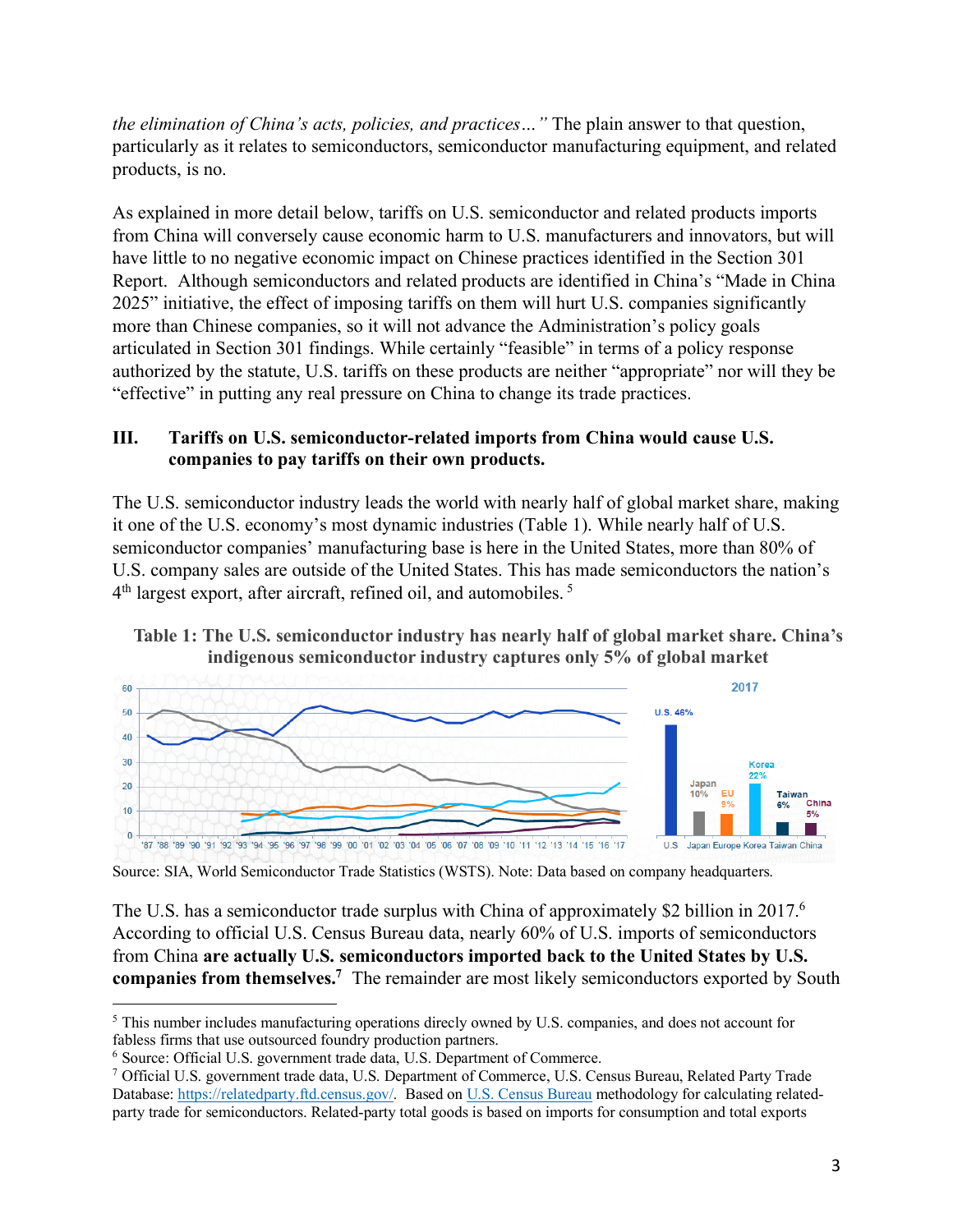Korean, Taiwanese, European, and Japanese affiliates in China (which often have U.S. components themselves), not Chinese-domestically produced semiconductors, given their currently very small share of the worldwide market.

As of 2017, China's domestic semiconductor industry only captures 5 percent of the global semiconductor market, and most of its semiconductors are produced and sold in China, not exported. Thus, the proposed tariffs will have no impact on China's domestic semiconductor industry or the related industrial policies identified in the Section 301 Report. Instead, the impact will be adversely felt by the U.S. semiconductor industry. The majority of U.S. semiconductor imports from China are U.S.-designed and/or -manufactured semiconductors which are exported to China in semi-finished form for final assembly, test, and packaging (ATP), which is the lowest value-additive stage of semiconductor production. While a crucial step in the semiconductor supply chain, as depicted in Table 2, ATP only comprises approximately 10% of the final chip value.8 Because of this production dynamic, U.S. import statistics for semiconductors from China can be a very misleading metric, because the majority of the value of these chip imports are 1) not from Chinese-owned firms and 2) not actually created in China.<sup>9</sup>

Similarly, some U.S. based suppliers of semiconductor manufacturing parts and accessories conduct low-value-add assembly and production in Asia, including China. Low-value assembly has been located in Asia for decades and has allowed the U.S. semiconductor and semiconductor manufacturing equipment industries to maintain leadership positions by focusing on higher-value R&D, design and advanced manufacturing in the United States. By enabling cost competitiveness in the global market, this model promotes investments in research and development and keeps innovation, intellectual property generation, and high-value jobs in the United States. If impacted with additional tariffs, SIA member companies would be forced to choose between spending less on high-value R&D activity in the U.S. or passing the tariff cost on to their U.S. customers in the semiconductor industry.

 $\overline{a}$ 

<sup>(</sup>domestic and foreign). Related-party trade includes trade by U.S. companies with their subsidiaries abroad as well as trade by U.S subsidiaries of foreign companies with their parent companies. The related-party trade figure for semiconductors, under NAICS 334413 is 57 percent, though this is likely underestimated because the NAICS 334413 code includes a few non-semiconductor related products such as solar cells. Excluding these products, we believe the percentage of related party U.S. made semiconductor goods imports as a share of total imports from China would be higher, likely 65-70%. 8 Brookings Trade Forum, 2005, and industry experts

https://pdfs.semanticscholar.org/1bd2/fe8bfee360c4dc6f28e92fee0c99ebe23e03.pdf

<sup>9</sup> For more information about how bilateral trade statistics in semiconductors can be a misleading metric to evaluate industry leadership, please see: U.S. International Trade Commission, Executive Briefing on Trade, March 2018: Global Value Chains: Explaining U.S. Bilateral Trade Deficits in Semiconductors:

https://www.usitc.gov/publications/332/executive\_briefings/ebot-semiconductor\_gvc\_final.pdf.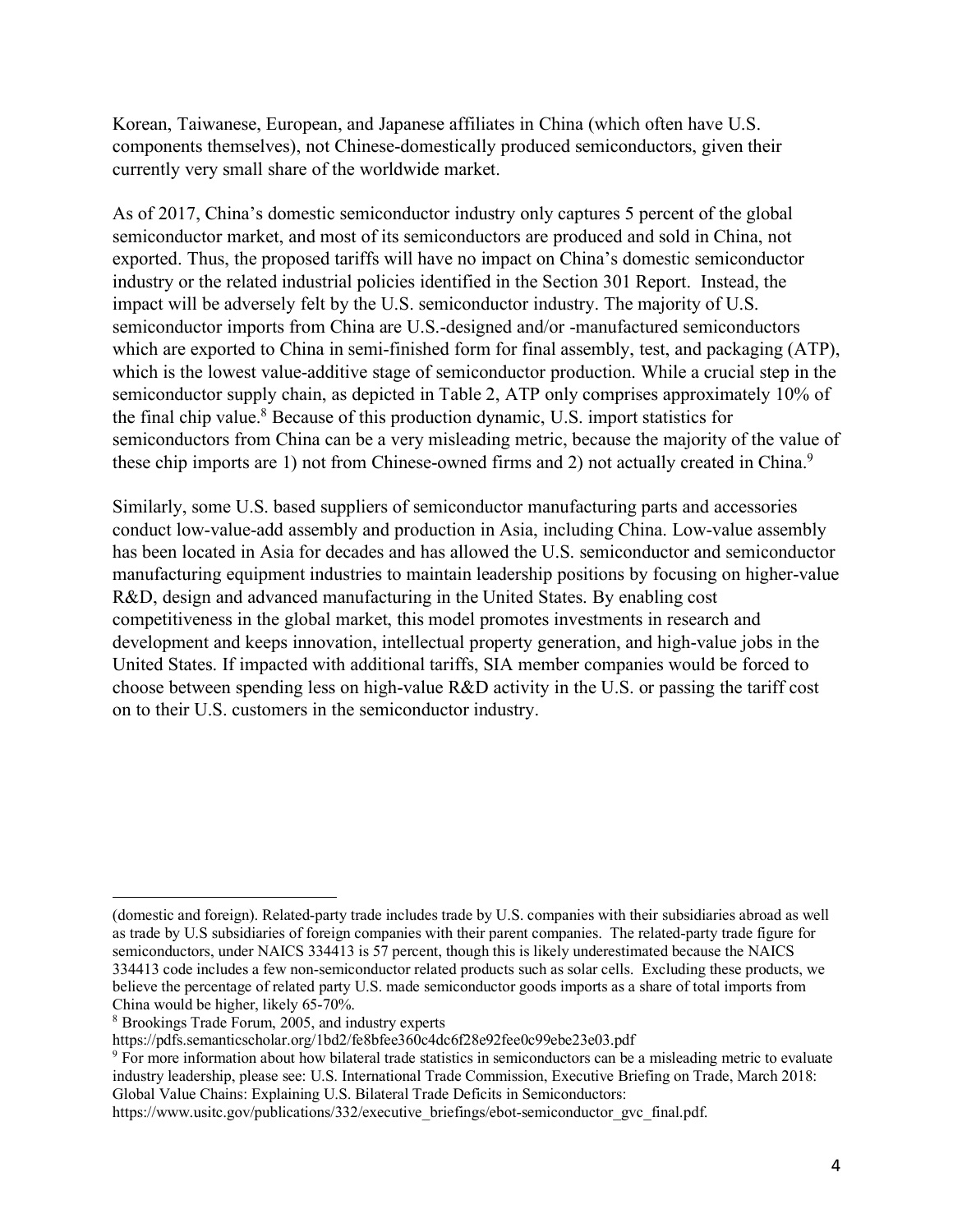**Table 2: Approximately 90% of final chip value comes from research, design, and/or frontend manufacturing, much of which is performed in the U.S.** 

![](_page_4_Figure_1.jpeg)

The Stages of Semiconductor Production

#### **IV. Tariffs on U.S. imports from China of semiconductors and semiconductor manufacturing equipment would harm American manufacturers targeted by the Made in China 2025 Plan.**

Chinese industrial policy has in some cases led to significant value reduction for producers in a large number of industry sectors, including aluminum, steel, LCD displays, solar, wind, LED lighting, and high speed rail, to name a few.10 However, tariffs are an ineffective tool for addressing Made in China 2025 industrial policies for sectors that are still in the nascent development phase within China. The sectors targeted by Made in China 2025 are aspirational, not a reflection of current manufacturing prowess. As the Peterson Institute aptly stated,"*It is impossible to hit tomorrow's exports with today's tariffs."11* Instead, tariffs will hit today's Chinese exports of semiconductors and semiconductor manufacturing equipment, which as noted above, are overwhelmingly owned by U.S. companies and consist primarily of U.S.-origin value.

The Administration's proposed tariffs impact roughly **\$3.6 billion** in U.S. semiconductor chip imports from China.12 The proposed tariffs also impact another **\$2.7 billion** in products related to semiconductors and our supply chain.<sup>13</sup> Combined, the total amount of U.S. semiconductor and

<sup>&</sup>lt;sup>10</sup> European Chamber of Commerce in China. "China Manufacturing 2025: Putting Industrial Policy Ahead of Market Forces." 2017. http://docs.dpaq.de/12007-european\_chamber\_cm2025-en.pdf

<sup>&</sup>lt;sup>11</sup> Lovely, Mary and Yang Liang. "Trump Tariffs Primarily Hit Multinational Supply Chains, Harm US Technology Competitiveness." May 2018, Peterson Institute for International Economics.

<sup>&</sup>lt;sup>12</sup> Semiconductor imports refer to all 8-digit HTS subheadings in HS 8541 and 8542 except the two subheadings in 8541 that provide for LEDs (85414020) and solar cells (the vast majority of 85414060).

<sup>&</sup>lt;sup>13</sup>Semiconductor-related products" refer to the 8-digit subheadings identified by SIA members in its 301 submission dated May 11, 2018 batch that are NOT in 8541, and all 8-digit HTS subheadings in HS 8486 for SME.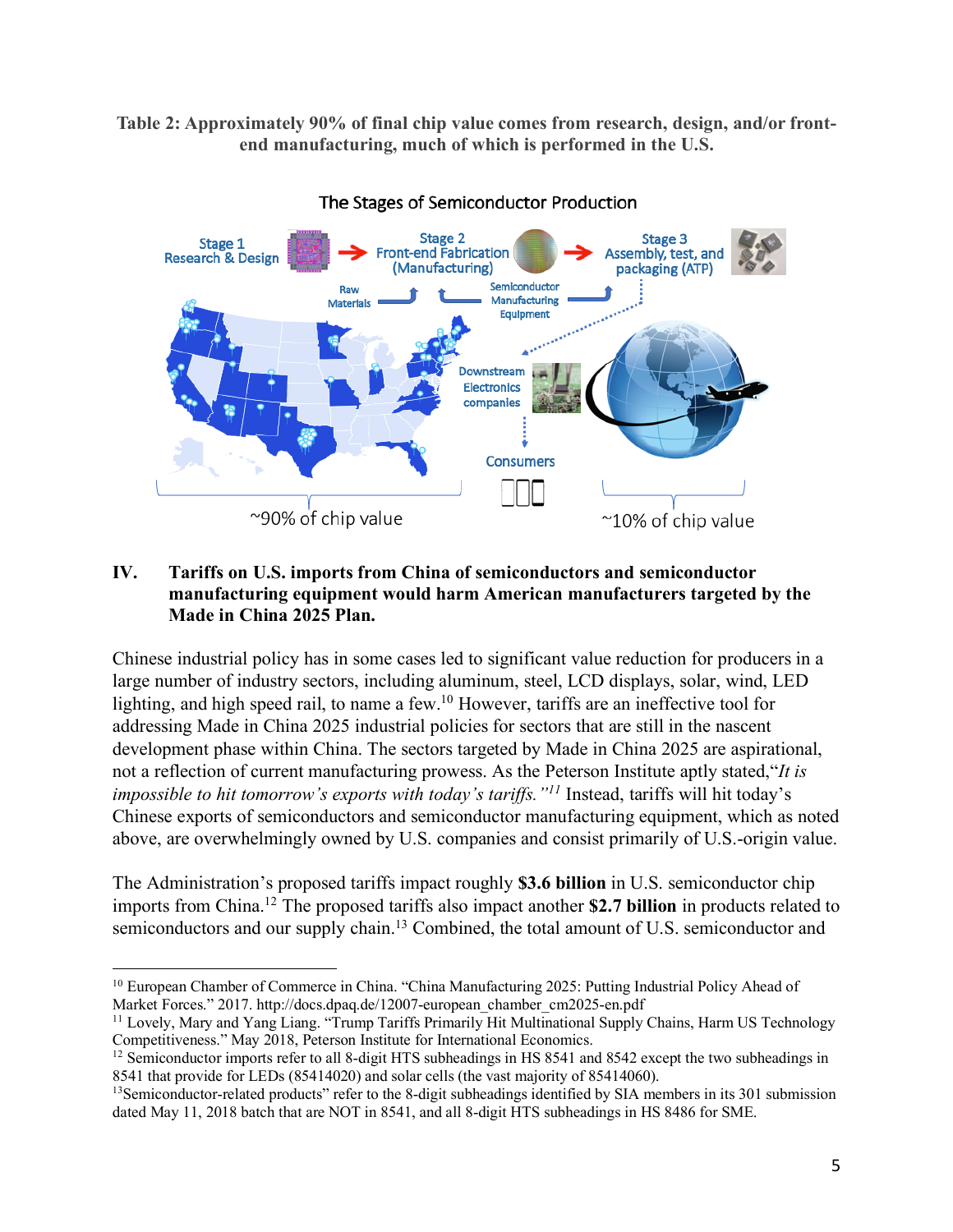semiconductor-related imports from China impacted by the proposed tariffs total **\$6.3 billion** (See Annex 1). If faced with an additional 25% tariff, U.S. importers of semiconductors and semiconductor manufacturing equipment will face increased costs, which will conversely make it more expensive to conduct advanced manufacturing in the United States.

Semiconductor manufacturing facilities are immensely capital-intensive, costing upwards of \$10 billion and relying on hundreds of specialized tools, machines and equipment, many of which cost millions of dollars a piece. Leading edge etching equipment, for example, can cost anywhere from \$5-10 million. The domestic U.S. semiconductor equipment industry supplies about half (47%) of the global market for production tools, but even U.S. manufacturers rely on imports of components that are integrated into manufacturing tools. Imposing a 25% tariff on imports of the parts and components that go into U.S.-made semiconductor manufacturing equipment and other products in the semiconductor supply chain would substantially increase the cost of semiconductor manufacturing in the United States, and therefore disincentivize investments in U.S. manufacturing.

Additionally, since semiconductors are a critical intermediate input, tariffs will raise U.S. manufacturing costs in downstream sectors that rely on semiconductor technology, including the very industry sectors listed in the Made in China 2025 plan that the 301 tariffs are meant to assist: aerospace, ICT, robotics, industrial machinery, new materials, and automobiles. Rather than incentivizing manufacturing in the United States and bolstering competitiveness vis-a-vis China, tariffs and other trade restrictions imposed on semiconductor imports could actually push American firms to consider undesirable mitigation measures as means to offset cost increases.

## **V. Location of low-value semiconductor assembly test and packaging in China is essential to maintain U.S. competitiveness**

As the world's largest exporter of electronic goods powered by semiconductors, China is at the center of the global supply chain for the vast majority of the customers of American semiconductor firms. Thus it is essential that U.S. semiconductor firms be able to serve that market by locating the final stage of production - assembly, test and packaging- as close as possible to our customers.

In 2017 alone, China exported to the world \$600 billion in electronic goods powered by semiconductors, representing nearly a third of all Chinese exports.<sup>14</sup> This includes \$142 billion in personal computers and \$219 billion in smartphones produced in China in 2017.15 Correspondingly, China is the fastest growing and single largest country market for semiconductors, accounting for 32 percent of global semiconductor sales in 2017 (see Chart 1). It is also a leading destination for U.S. semiconductor exports (see Table 3). The growth in ATP

 <sup>14</sup> General Administration of Customs, People's Republic of China, found at: http://www.gov.cn/xinwen/2018- 01/12/content\_5255987.htm#1.

<sup>&</sup>lt;sup>15</sup> Ministry of Industry and Information Technology of the People's Republic of China, found at: http://www.miit.gov.cn/n1146312/n1146904/n1648373/c6048688/content.html.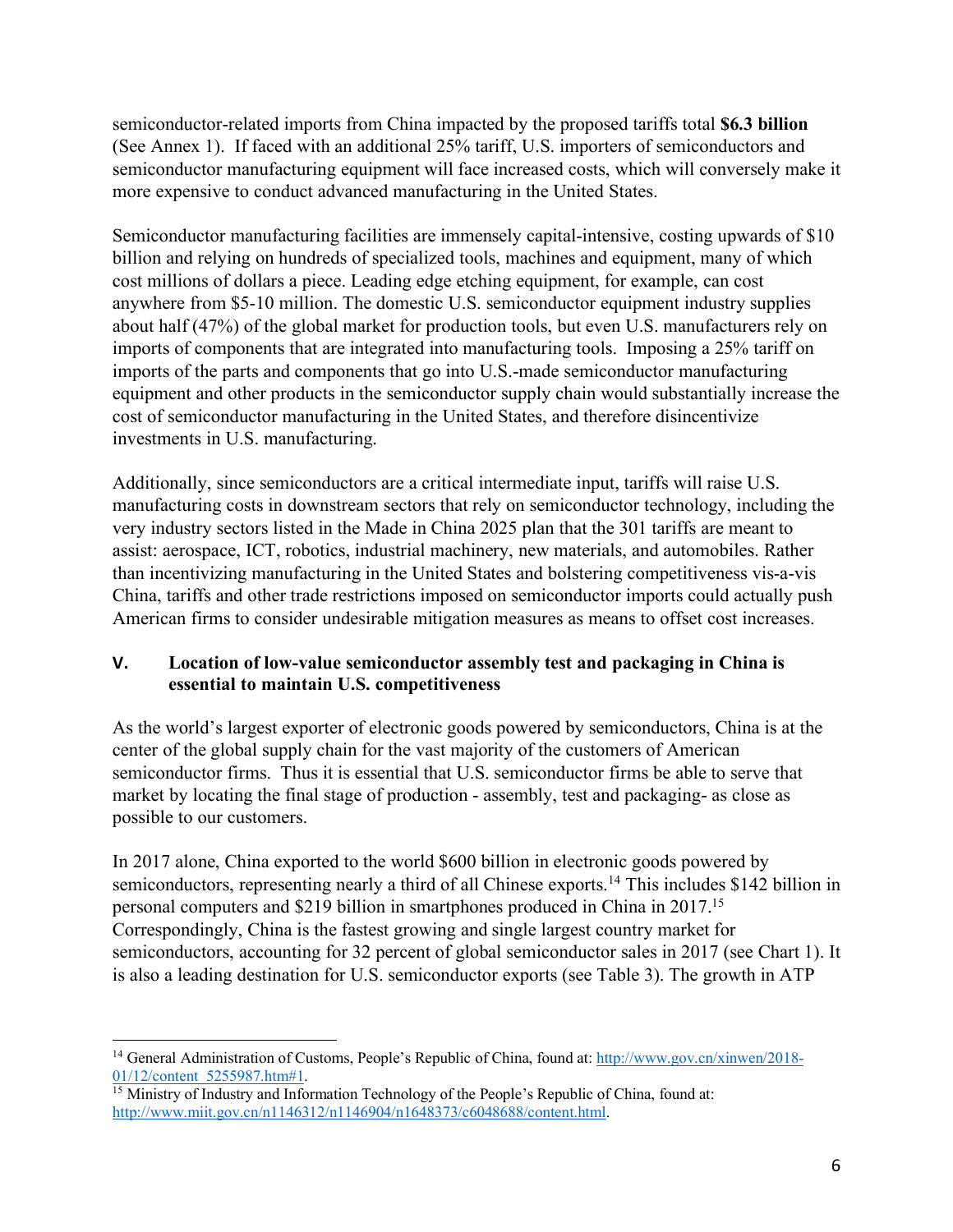facilities in China corresponds with this growing customer base. As such, China is an irreplaceable market for the U.S. semiconductor industry.

![](_page_6_Figure_1.jpeg)

![](_page_6_Figure_2.jpeg)

Source: World Semiconductor Trade Statistics and SIA Estimates.

![](_page_6_Figure_4.jpeg)

**Table 3: China is a top export destination for U.S. semiconductors**

Source: Official U.S. government trade data, U.S. Department of Commerce, obtained from the U.S. International Trade Commission, Dataweb: https://dataweb.usitc.gov/. Dollar figures are annual totals for 2017.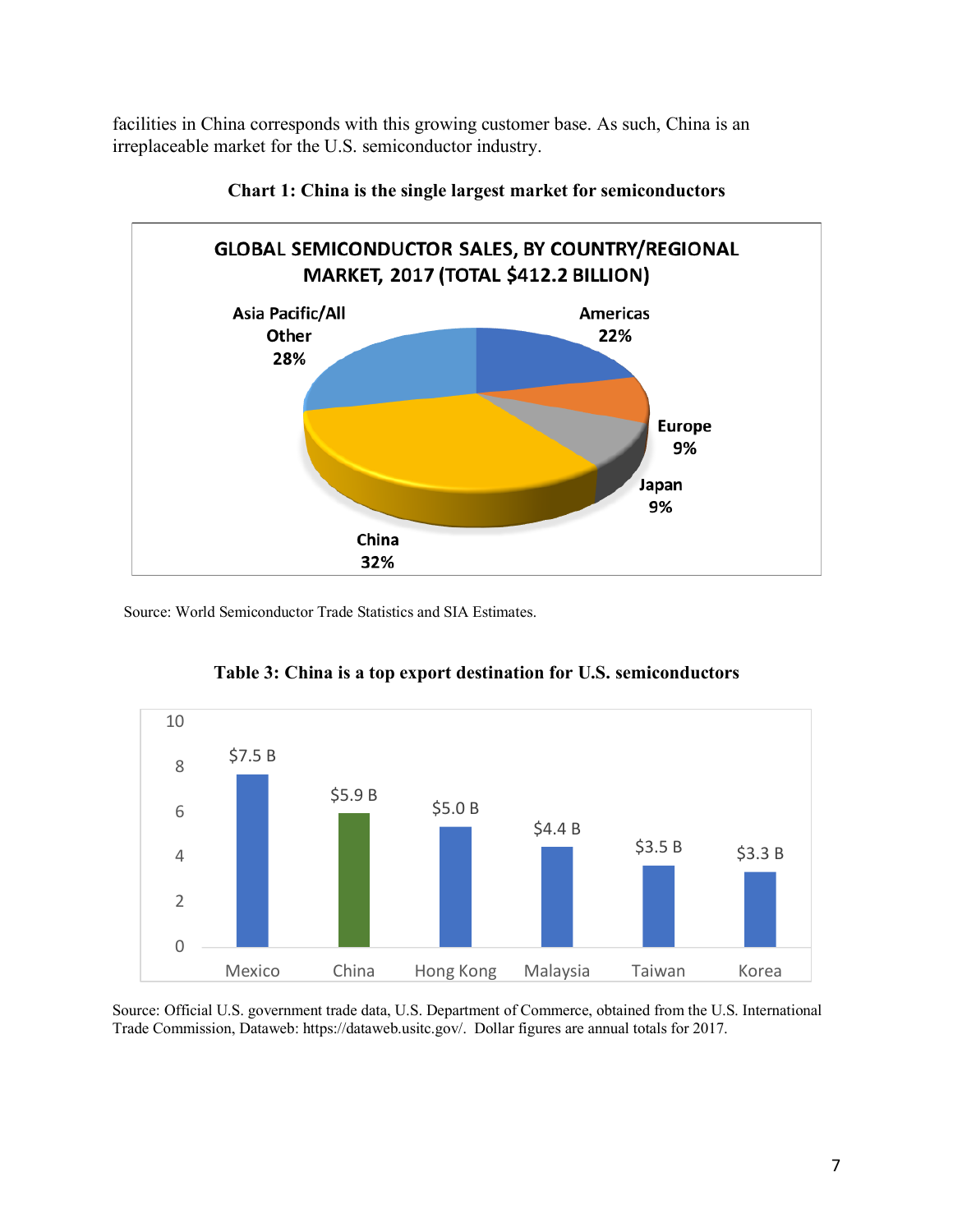Today, the U.S. semiconductor industry is the leader in the China market with 50.5 percent of China market sales in 2017, totaling \$66.4 billion. This is the highest market share that the U.S. industry enjoys in any region (See Table 4). <sup>16</sup> At a time when international competition in China and elsewhere is increasing, U.S. firms need to be best positioned to serve the customer as efficiently as possible in order to maintain their competitive edge, and proximity of the final stage of production to the end market is critical to maintaining the competitive position of the semiconductor industry in the U.S.

#### **Table 4: The U.S. Semiconductor Industry has a higher market share in China than in any other country/region**

| <b>Region</b>          | $Rev.$ (\$ bil) | <b>U.S. Market Share</b> |
|------------------------|-----------------|--------------------------|
| Americas               | 31.5            | 35.6%                    |
| Europe                 | 19.1            | 49.8%                    |
| Japan                  | 14.6            | 40.0%                    |
| <b>China</b>           | 66.4            | 50.5%                    |
| Asia Pacific/All Other | 57.3            | 48.8%                    |

U.S. Semiconductor Industry Sales and Market Share, by Region (2017)

Source: World Semiconductor Trade Statistics and SIA Estimates.

China accounts for 22% of the total number of worldwide ATP facilities<sup>17</sup>. This activity is conducted either by wholly-owned subsidiaries of semiconductor manufacturers or by outsourced semiconductor assembly and test companies (OSATs). <sup>18</sup> While Chinese OSATs are beginning to acquire advanced packaging capabilities, they are still far behind compared to other global competitors (mostly from Taiwan), who dominate the advanced packaging space.19 Forcing relocation of low-value ATP will raise the cost of, and therefore reduce the U.S. competitive edge in, more advanced and high-value research, design and manufacturing, much of which already takes place in the U.S. supporting roughly 250,000 American jobs. Researchers have found that locating inexpensive production across diverse geographies has helped keep greater numbers of jobs at home. According to a 2016 Peterson Institute for International Economic (PIEE) report, "domestic production would not be as strong as it is without access to

<sup>&</sup>lt;sup>16</sup> U.S. total exports of semiconductors in 2017 were \$44 billion, of which \$5.9 billion go to China directly. Due to global supply chains and the prominence of the fabless-foundry business model, most U.S. semiconductors are not sold or shipped directly to China.

<sup>&</sup>lt;sup>17</sup> PwC, China's Impact on the Semiconductor Industry: 2016 Update. Outsourced ATP, also known as OSAT, is a business model in which firms specialize exclusively in ATP and doing this activity on a contract basis for other semiconductor companies. This contrasts with Integrated Device Manufacturers (IDMs) which conduct all three stages of semiconductor production (design, production, and ATP) in house.

<sup>&</sup>lt;sup>18</sup>In 2017, China was the top single country destination for assembly and packaging equipment (37 percent of total global sales), as well as the top single country destination for total ATP (25 percent of total global sales). Source: Semiconductor Equipment and Materials International (SEMI), Worldwide Semiconductor Equipment Market Statistics (WWSEMS), Equipment Market Database, ATP billings 2017.

<sup>&</sup>lt;sup>19</sup> http://www.yole.fr/AdvPackaging\_China\_PlayersAnalysis.aspx#.WzKkNRJKhmB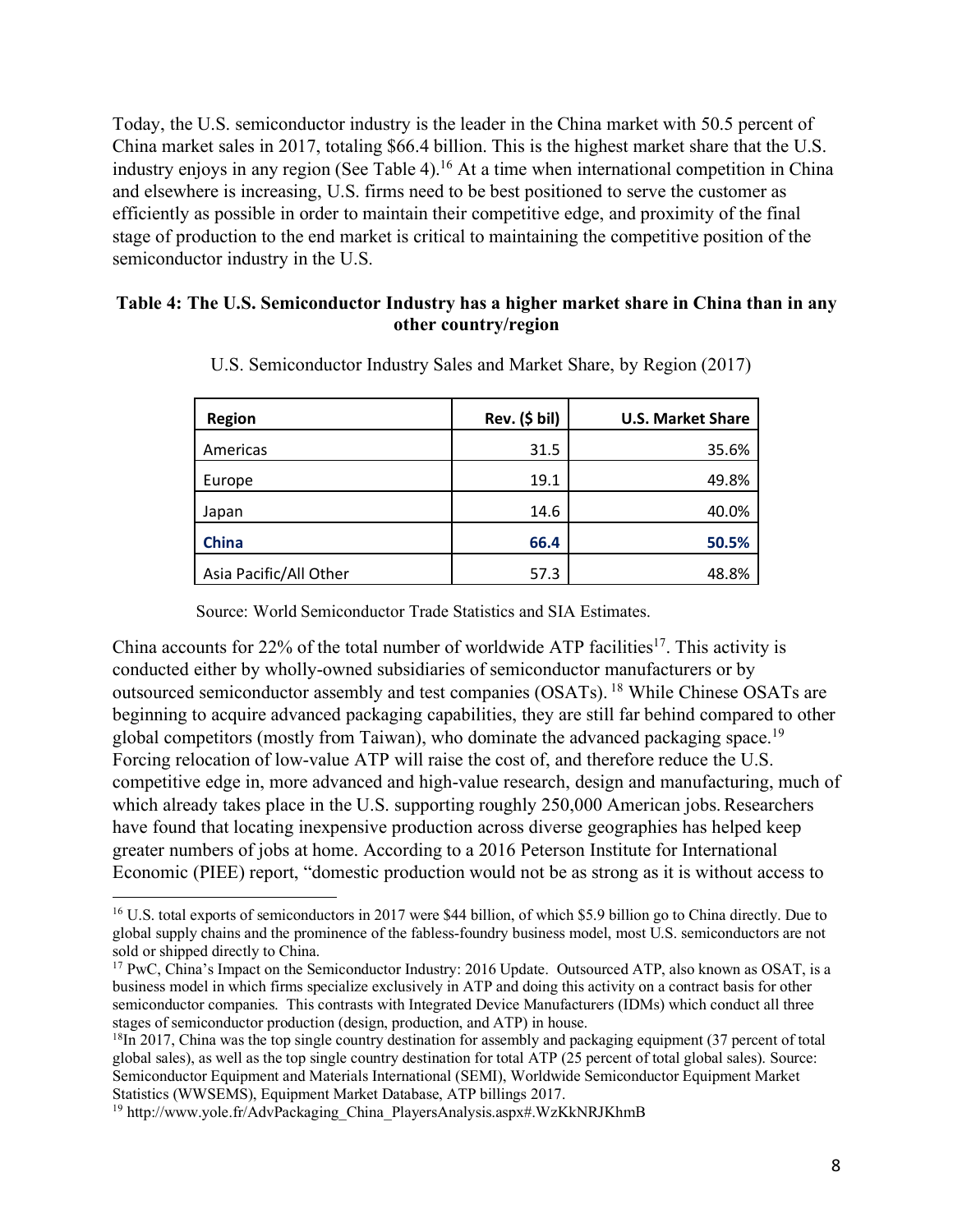global supply chains, which reduce costs, raise productivity, expand the global market share of U.S. firms, and allow the United States to focus on what it does best, innovating, researching, and designing the cutting edge goods and services of the future.<sup>20</sup> Another report from the Institute for Research on Labor and Employment (IRLE) notes that chip assembly provides an example where diversification of the value chain to reduce costs was important for maintaining competitive advantage against international rivals.21 Disrupting U.S. semiconductor companies' supply chains that have enabled them to become globally competitive and support high-value production at home will ultimately hurt, not help, the U.S. economy, jobs, and ultimately, the U.S. semiconductor industry itself.

In addition, the proposed tariff burden will be almost entirely on American integrated device manufactuers (IDMs) with established operations in China. This is because while China is a large and growing provider of ATP services, nearly 40% of ATP activity in China is done by the firms most likely to be impacted by the 301 tariffs.<sup>22</sup> The rest is done by OSATs, 56% of which are indigenous Chinese firms. Global competitors will continue ATP in China, while the U.S. industry will lose its comparative advantage that has supported higher value-add manufacturing in the United States.

Finally, aside from the cost of producing in a more expensive business environment, shifting efficient supply chains will impose substantial costs on U.S. companies. First, the cost required to move or replace ATP infrastructure would be substantial. These additional costs would reduce the capital available to invest in R&D, could cause delays in previously planned investments in the United States, and would likely be passed on to U.S. consumers in the form of increased prices. For companies without manufacturing operations (fabless companies), relocating ATP would first require an alternate ATP provider with sufficient capacity and capability to be available. Fabless firms would then incur significant costs in breaking contracts with existing ATP firms and realigning global supply chains with new ATP facilities in new locations. Second, there are significant financial and opportunity costs associated with changing ATP facilities. Customers will require semiconductor chips from new ATP facilities to be requalified for their end products to meet technical specifications. This is a complex and costly process that will disadvantage U.S. companies compared to competitors whose supply chains are not disrupted.. And of course, relocating ATP facilities away from the final customer will likely result in lost sales and loss of competitiveness.

<sup>&</sup>lt;sup>20</sup> Moran, Theodore H. and Lindsay Oldenski. 2016. How Off-shoring and Global Supply Chains Enhance the global Economy. PIEE Policy Brief 16-5. Washington. Peterson Institute for International Economics.

<sup>&</sup>lt;sup>21</sup> Clair Brown and Greg Linden. (2005). "Offshoring in the Semiconductor Industry: Historical Perspectives. IRLE Working Paper No 120-05. http://irle.berkeley.edu/workingpapers/120-05.pdf

<sup>&</sup>lt;sup>22</sup> Most IDMs with ATP facilities located in China are foreign owned firms. China's IDM industry is currently very small, with \$1.6 billion in revenue in 2015, ranking behind indigenous OSAT, foundry and fabless industries which had sales totalling \$19.2 billion in 2015. For more information on the various segments of China's semiconductor industry, please see PwC China Report at: https://www.pwc.com/gx/en/industries/technology/chinas-impact-onsemiconductor-industry.html.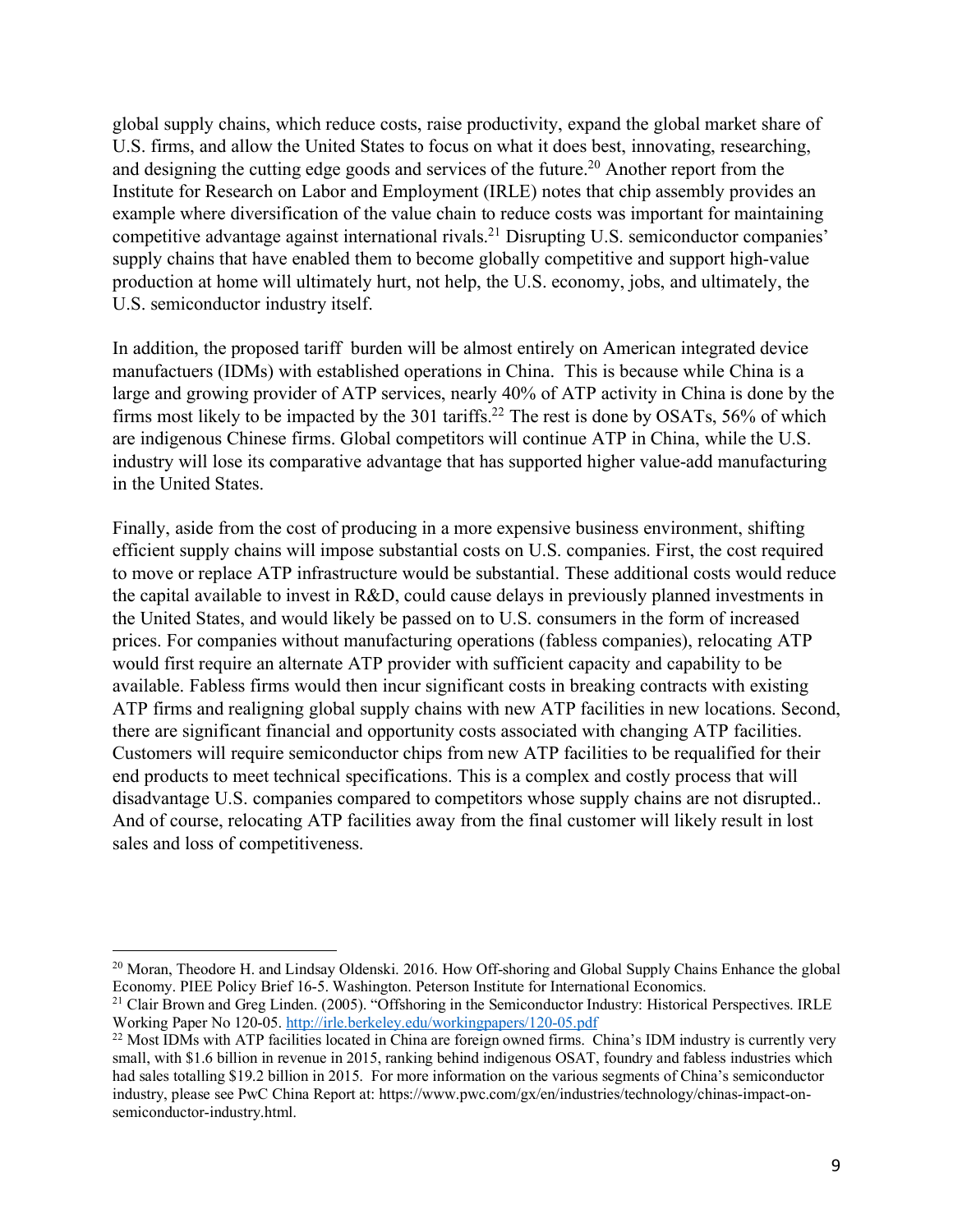### **VI. A tariff-free trading environment is vital to the past success and future growth of the U.S. semiconductor industry**

More than 80% of U.S. semiconductor industry sales are in overseas markets, making free and open markets a critical element to the success of the U.S. semiconductor industry. While the U.S. semiconductor industry is a major exporting powerhouse, our industry also relies on a complex and global supply chain for raw materials, semiconductor manufacturing equipment, R&D, human talent, testing, and distribution (See Table 2 for an overview of the semiconductor value chain). Further, global diversification of the industry's supply chain is necessary for financial market and operational stability in the event of a geographic crisis, such as a natural or manmade disaster. The intermediate nature of our products also requires the import and re-export of semiconductor products to meet constantly changing customer needs. These factors, combined with the high-capital costs and short product life-cycles of our cutting-edge technologies, mean that our industry's success and competitiveness have depended on the ability to move semiconductors at all stages of production freely, efficiently, and quickly across borders.

A tariff-free environment has been and continues to be critical for the success and competitiveness of the U.S. semiconductor industry, and down-stream industries that rely on semiconductor technology. The U.S. semiconductor industry is America's top contributor to labor productivity growth, as semiconductor technology has made virtually all sectors of the U.S. economy—from farming to manufacturing—more effective and efficient.<sup>23</sup> Because semiconductors and Information Communication Technology (ICT) products generally contribute greater benefits to economic growth, tariffs on our industry "hurt the nations that impose them by raising the costs of ICT goods and services, thus causing businesses and individuals to invest less in ICT, which lowers their productivity."24 One estimate has found that a 25% tariff on Chinese ICT imports would slow the growth of U.S. output by \$332 billion over the next ten years. This is because the "vast majority of economic benefits from ICT, over 80 percent, stem from their adoption as productivity- and innovation-enhancing capital goods and services." The largest negative effects of tariffs "would be on the wide array of businesses, nonprofits, and government organizations that rely on ICT goods in their production processes. As prices increase, these organizations would invest less in these ICT-based capital goods, lowering their rate of productivity growth."25

### **VII. The U.S. semiconductor industry requires policies that help the industry ecosystem outpace competitors.**

In sum, while the Chinese government is ramping up to help its semiconductor industry pedal faster, including by spending \$150 billion to develop its domestic industry, we are perplexed

<sup>&</sup>lt;sup>23</sup> SIA Factbook

https://www.semiconductors.org/clientuploads/Industry%20Statistics/SIA\_One\_Pager\_May\_2018.pdf <sup>24</sup> Ezell, Stephen. "Boosting Exports, Jobs, and Economic Growth by Expanding the ITA." 2012. http://www2.itif.org/2012-boosting-exports-jobs-expanding-ita.pdf?\_ga=2.198966119.955729815.1530023326- 164466365.1528737389

<sup>&</sup>lt;sup>25</sup> Atkinson, Ezell and Wu. "Why Tariffs on Chinese ICT Imports Would Harm the U.S. Economy." Information Technology & Innovation Foundation. http://www2.itif.org/2018-ict-tariffs-china.pdf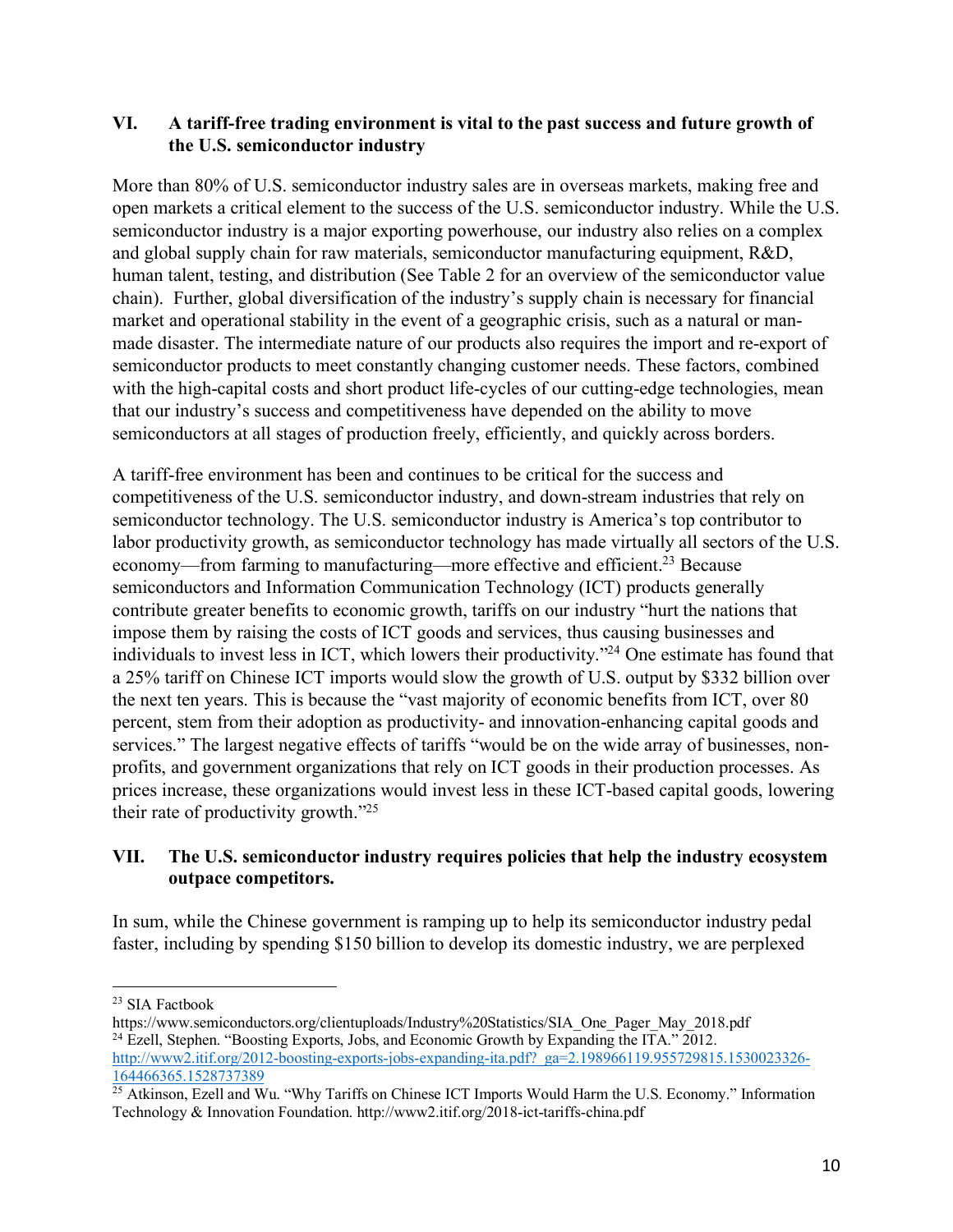why the U.S government is considering tariffs and other policies that would raise the costs for U.S. chipmakers. The bottom line is that, in the absence of any reasonable expectation that the proposed action will result in policy change in China, the proposed U.S. tariffs on semiconductors and related products will only have the effect of punishing U.S. companies for operating in the global economy.

SIA recognizes USTR's concerns about Chinese government policies and practices that can pressure U.S. semiconductor companies to disclose or transfer their intellectual property to Chinese entities or develop IP in China. These are longstanding concerns, raised by many sectors, and which have remained despite a decade of dialogue. In particular, SIA remains concerned with several especially acute aspects of Chinese industrial policy that often lead to forced technology transfer, including insufficient protection of IP, discriminatory cybersecurity rules, "secure and controllable" initiatives that require the disclosure of IP to qualify products, quid-pro-quo technology transfer for market access, preferential government and SOE procurement practices, and the potential for compulsory licensing of essential IP in applying China's anti-monopoly regime for protectionist purposes.

Unfortunately, misdirecting penalties at the U.S. semiconductor industry, the proposed tariffs fail to curtail Chinese discriminatory trade and unlawful IP practices or provide the United States with meaningful leverage to press China to change its behavior.

As an alternative to counterproductive tariffs, SIA calls on the U.S. government to utilize more effective and targeted policies, such as combatting IP theft, greater utilization of the WTO, and strengthened multilateral action with allied countries to address problematic aspects of Chinese industrial policy.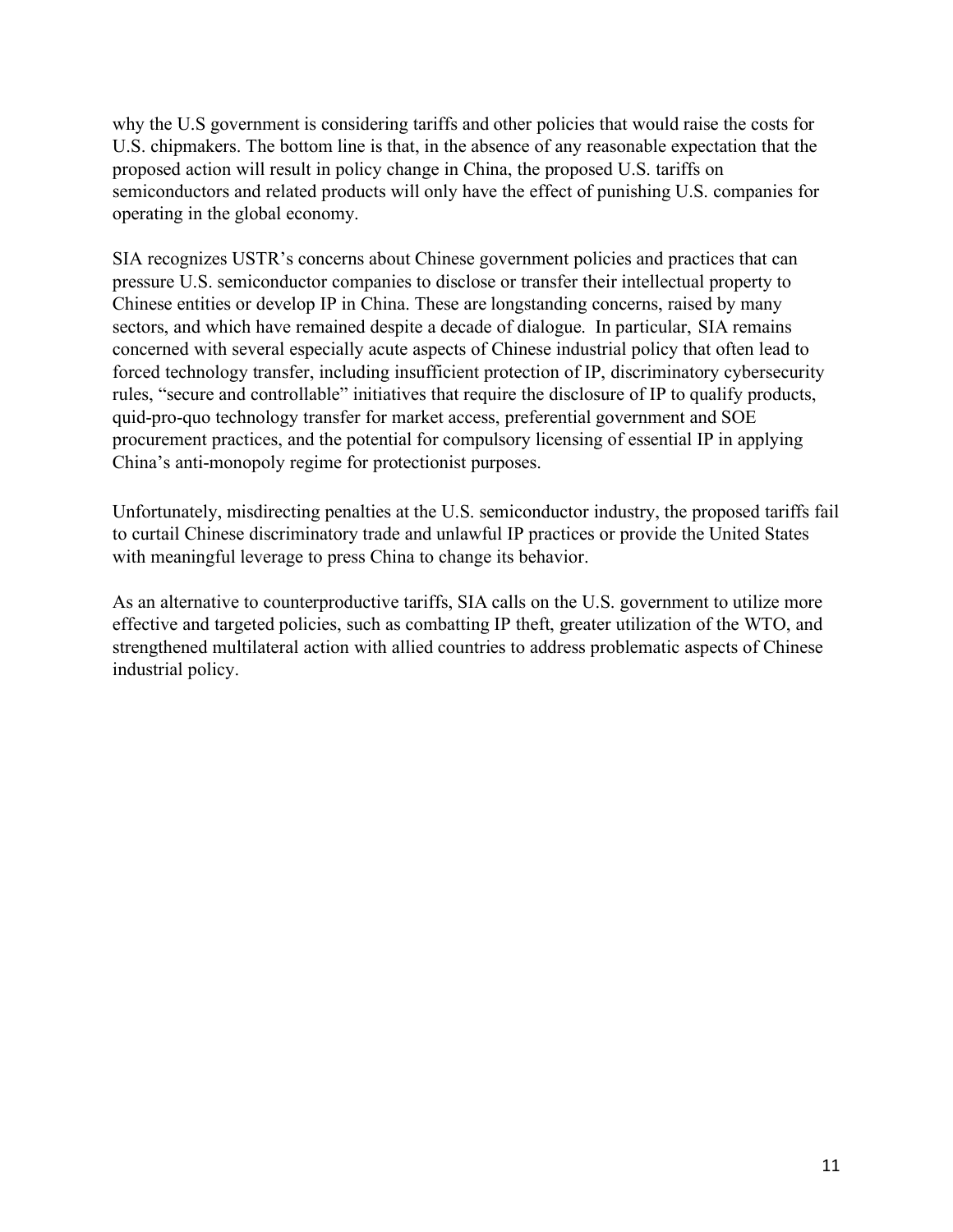## **Annex 1: 301 Tariffs Impacting Semiconductors and the Semiconductor Supply Chain**

| <b>HTS</b>                                   | <b>Product Description</b>                                                                                                                             | <b>U.S. Imports from China</b> |
|----------------------------------------------|--------------------------------------------------------------------------------------------------------------------------------------------------------|--------------------------------|
| <b>Subheading</b>                            |                                                                                                                                                        | (S), 2017                      |
| 85411000<br>1.                               | Dioes, other than photo-senstitive or light-<br>emitting diodes                                                                                        | 280,180,147                    |
| 85412100<br>$\overline{2}$ .                 | Transistors, other than photosensitive transistors,<br>with a dissipation ration of less than 1 W                                                      | 71,825,627                     |
| 85412900<br>3.                               | Transistors, other than photosensitive transistors,<br>with a dissipation rating of 1 W or more                                                        | 206,784,700                    |
| 85413000<br>4                                | Thyristors, diacs and triacs, other than<br>photosenstitive devices                                                                                    | 28,261,170                     |
| 5. 85414070                                  | Photosensitive transistors                                                                                                                             | 1,477,946                      |
| 6. 85414080                                  | Photosensitive semiconductor devices nesi,<br>optical coupled isolators.                                                                               | 52,770,732                     |
| 85414095<br>$7_{\scriptscriptstyle{\ddots}}$ | Photosensitive semiconductor devices nesi, other                                                                                                       | 13,608,607                     |
| 85415000<br>8.                               | Semiconductor devices other than photosensitive<br>semiconductor devices, nesi                                                                         | 34,773,678                     |
| 85416000<br>9.                               | Mounted piezoelectric crystals                                                                                                                         | 167,863,911                    |
| 10.85419000                                  | Parts of diodes, transistors, similar<br>semiconductor devices, photosensitive<br>semiconductor devices, LED's and mounted<br>piezoelectric crystals   | 36,095,350                     |
| 11.85423100                                  | Processors and controllers, whether or not<br>combined with memories, converters, logic<br>circuits, amplifiers, clock and timing circuits, or<br>both | 1,116,314,795                  |
| 12.85423200                                  | Memories                                                                                                                                               | 754,186,972                    |
| 13.85423300                                  | Amplifiers                                                                                                                                             | 92,173,409                     |
| 14.85423900                                  | Electronic Integrated Circuits, NESOI                                                                                                                  | 705,100,510                    |
| 15.85429000                                  | Parts of electronic integrated circuts and<br>microassemblies                                                                                          | 65,740,397                     |
| <b>TOTAL</b>                                 |                                                                                                                                                        | 3,627,157,951                  |

**Tariffs Impact \$3.6 Billion in U.S. Semiconductor Imports**<sup>26</sup>

Source: Official U.S. government trade data, U.S. Department of Commerce, obtained from the U.S. International Trade Commission, Dataweb: https://dataweb.usitc.gov/.

<sup>&</sup>lt;sup>26</sup> Semiconductor imports refer to all 8-digit HTS subheadings in HS 8541 and 8542 except the two subheadings in 8541 that provide for LEDs (85414020) and solar cells (the vast majority of 85414060).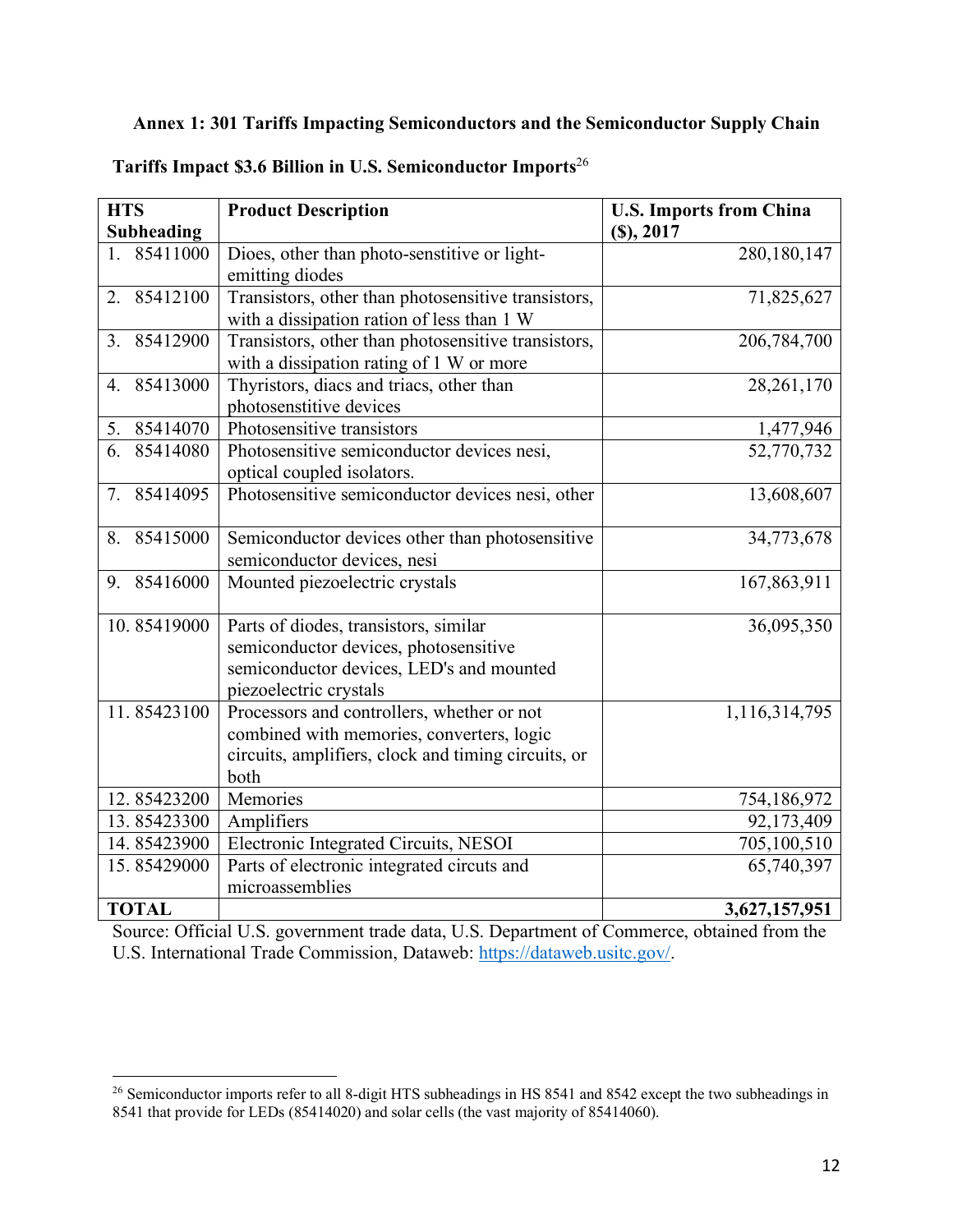| <b>HTS</b>        | <b>Product Description</b>                               | <b>U.S. Imports from</b> |
|-------------------|----------------------------------------------------------|--------------------------|
| <b>Subheading</b> |                                                          | China (\$), 2017         |
| 84569031          | Machine tools operated by electro-chemical or ionic-     | 5,074,821                |
|                   | beam processes, for working metal                        |                          |
| 2. 84569071       | Machine tools operated by electro-chemical or ionic-     | 2,196,673                |
|                   | beam processes, other than for working metal             |                          |
| 3. 84717060       | ADP storage units other than magnetic disk, not in       | 412,603,195              |
|                   | cabinets for placing on a table, etc., not entered with  |                          |
|                   | the rest of a system                                     |                          |
| 4. 84861000       | Machines and apparatus for the manufacture of boules     | 1,167,788                |
|                   | or warfers                                               |                          |
| 5. 84862000       | Machines and apparatus for the manufacture of            | 287,613,046              |
|                   | semiconductor devices or electronic integrated circuits  |                          |
| 84863000<br>6.    | Machines and apparatus for the manufacture of flat       | 564,489                  |
|                   | panel displays                                           |                          |
| 84864000<br>7.    | Machines and apparatus for the manufacture of masks      | 10,189,970               |
|                   | and reticles; for the assembly of electronic integrated  |                          |
|                   | circuits; or for the lifting, ha                         |                          |
| 84869000<br>8.    | Parts and accessories of the machines and apparatus      | 479,867,832              |
|                   | for the manufacture of semiconductor devices,            |                          |
|                   | electronic integrated circuits, and flat panel displays  |                          |
| 9. 85044040       | Electrical speed drive controllers for electric motors   | 261,567,056              |
|                   | (static converters)                                      |                          |
| 10.85049075       | Printed circuit assemblies of electrical transformers,   | 39,242,042               |
|                   | static converters and inductors, nesoi                   |                          |
| 11.85369040       | Electrical terminals, electrical splicers and electrical | 146,200,351              |
|                   | couplings, wafer probers, for a voltage not exceeding    |                          |
|                   | 1,000 V                                                  |                          |
| 12.85369085       | Other electrical apparatus nesi, for switching or        | 194,986,720              |
|                   | making connections to or in electrical circuits, for a   |                          |
|                   | voltage not exceeding 1,000 V, nesoi                     |                          |
| 13.85447000       | Optical fibre cables made up of individually sheathed    | 283,379,997              |
|                   | fibres, whether or not containing electric conductors    |                          |
|                   | or fitted with connectors                                |                          |
| 14.90248000       | Machines and appliances for testing the mechanical       | 6,084,485                |
|                   | properties of materials other than metals                |                          |
| 15.90303338       | Other instruments and apparatus, nesi, for measuring     | 64,667,296               |
|                   | or checking electrical voltage, current, resistance or   |                          |
|                   | power, without a recording device                        |                          |

## **Tariffs Impact \$2.7 Billion in U.S. Semiconductor-Related Imports**<sup>27</sup>

<sup>&</sup>lt;sup>27</sup>Semiconductor-related products" refer to the twenty-eight 8-digit subheadings identified by SIA members in its 301 submission dated May 11, 2018 batch excluding the nine subheadings from HTS 8541, plus all five 8-digit HTS subheadings in HS 8486 for SME.